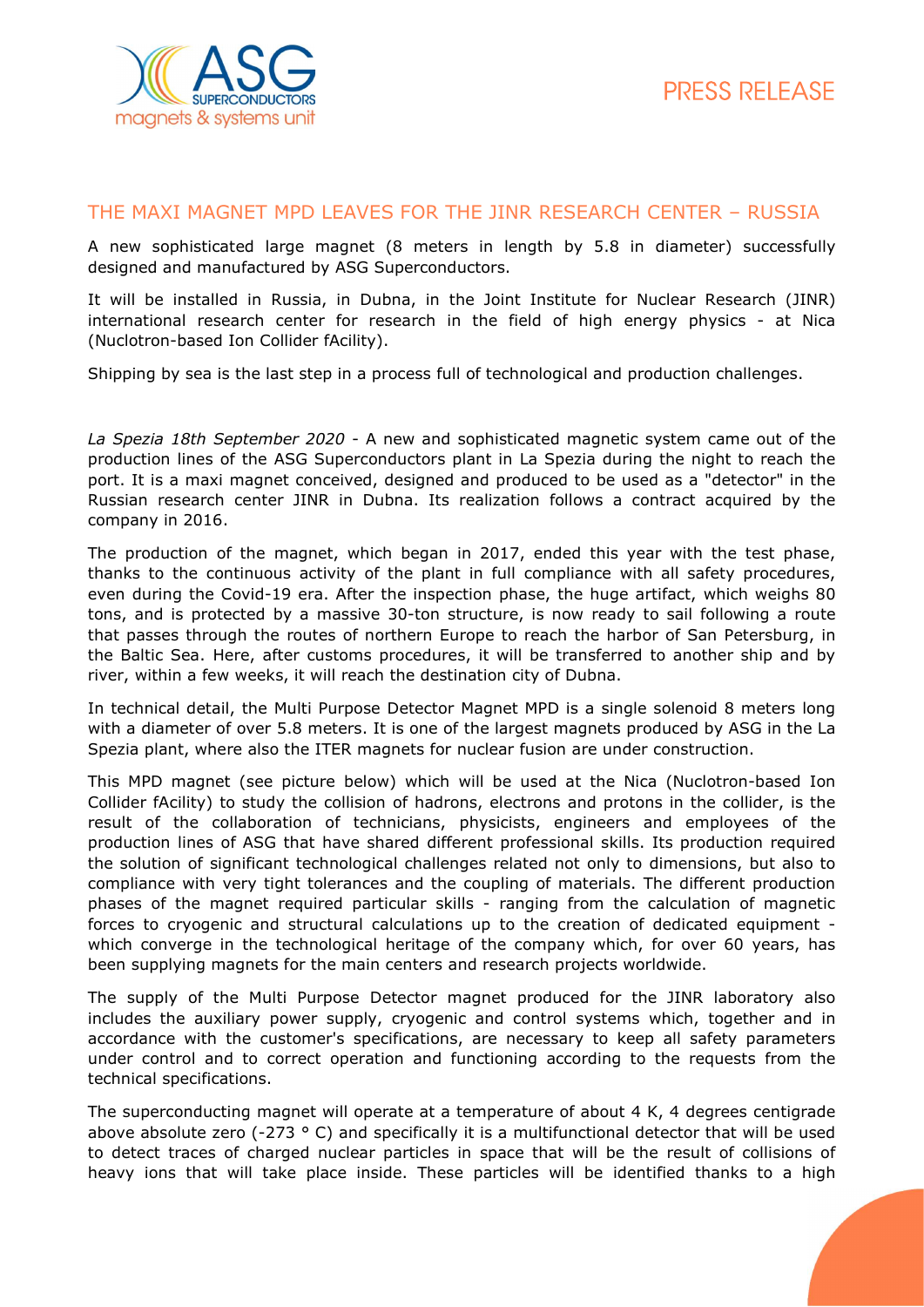



performance system based on calorimeters and time-of-flight measurements. A magnet with similar functionality has already been produced by ASG Superconductors for CERN in Geneva and contributed to the discovery, among the various researches carried out, of the Higgs boson in 2012.

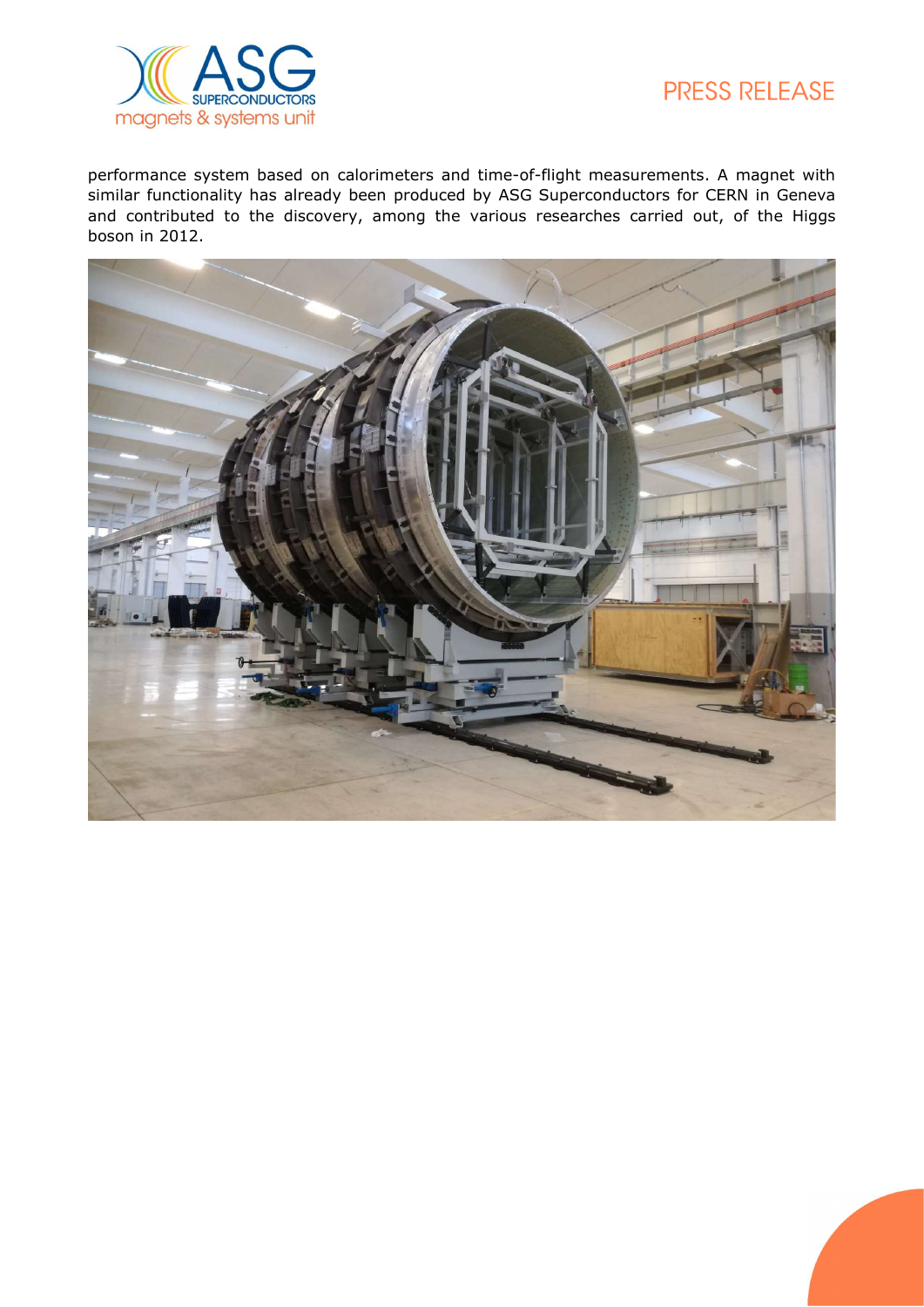



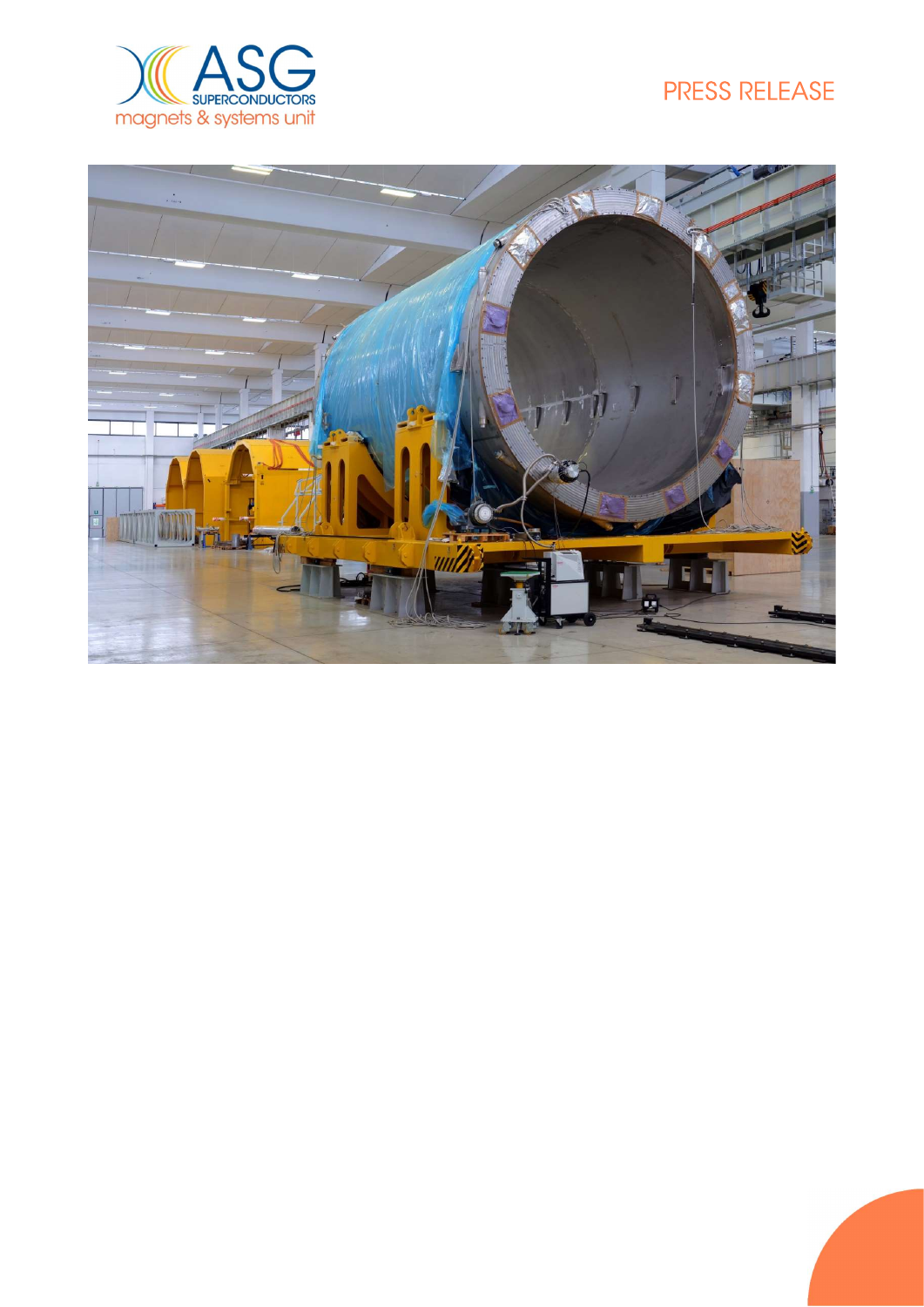

## **PRESS RELEASE**